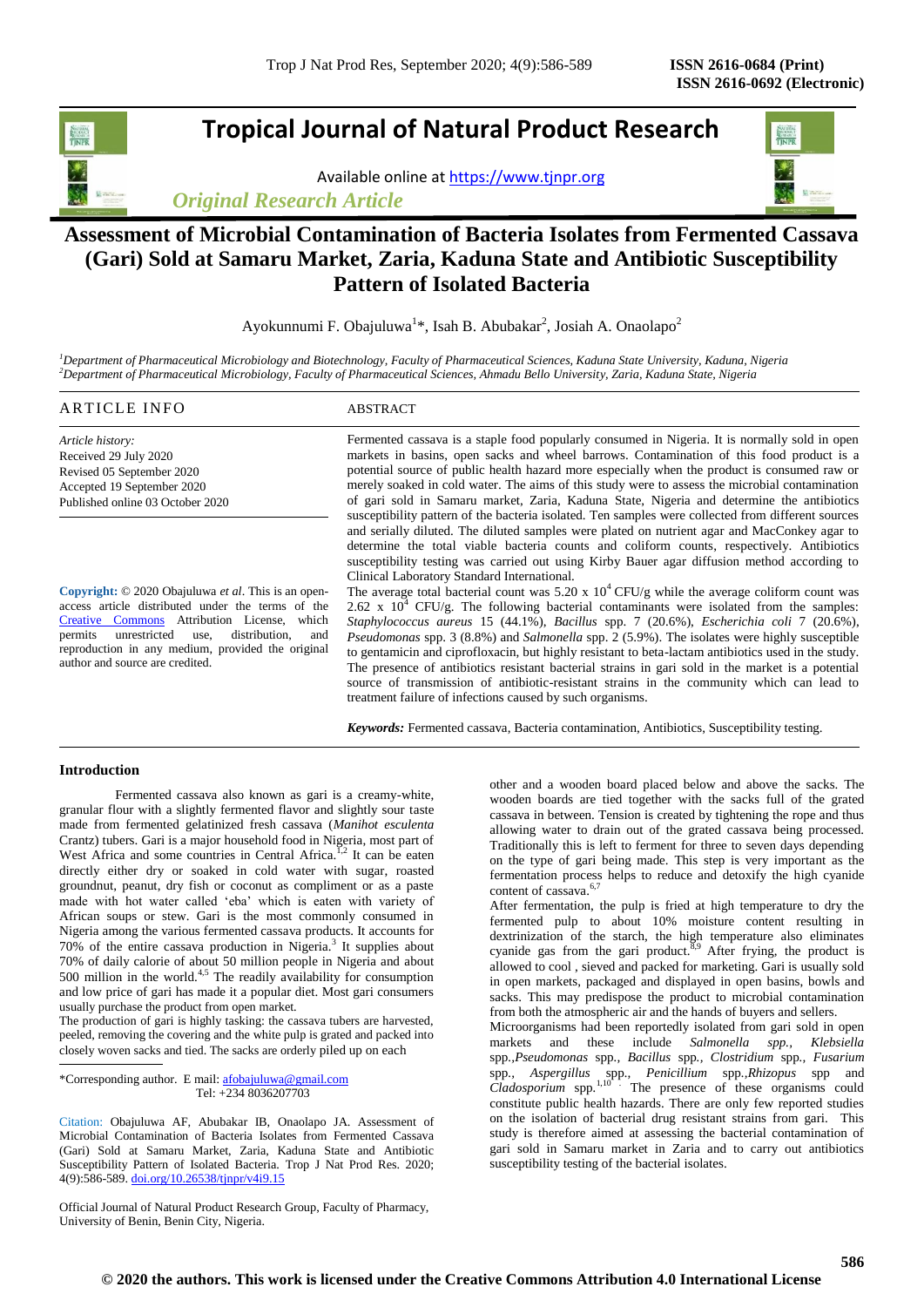#### **Materials and Methods**

#### *Collection of samples*

Ten samples of gari were collected from Samaru market in Giwa Local Government Area, Zaria, Kaduna State, Nigeria. The samples were transported in sterile polythene bag to the laboratory.

#### *Sample analysis*

Ten gram (10 g) of each sample of gari were homogenized in 90 mL sterile distilled water  $(10^{-1}$  dilution), further serial dilution of sample homogenate to  $10^{-4}$  was carried out also in sterile distilled water. About 0.1 mL aliquot of each dilution was spread plated on plates of Nutrient agar and MacConkey agar for total bacteria viable count (TVC) and coliform count, respectively. The plates were incubated at 37°C for 24 hours. At the expiration of incubation time, colony count was carried out using digital colony counter (Gallenkamp, England), total microbial population was expressed as colony forming units per gram (CFU/g) of sample.

#### *Bacteria identification*

Bacterial isolates were identified based on colony morphology, Gram staining and biochemical tests. The following biochemical tests were carried out: catalase, coagulase, indole, citrate utilization, sugar fermentation, MRVP tests.<sup>11</sup>

#### *Antibiotics susceptibility testing*

Kirby Bauer agar disc diffusion method was used for the antibiotics susceptibility testing. The test and the interpretation of the inhibition zone diameter (millimeter) were done.<sup>12</sup> The following commonly prescribed antibiotics were tested: Gentamicin 10 μg, tetracycline 30 μg, ciprofloxacin 5 μg, chloramphenicol 30 μg, amoxicillin 20 μg and ampicillin 10 μg. Bacteria isolates with non-susceptibility to at least one agent in three or more antimicrobial categories was classified as multidrug resistant (MDR).

#### *Statistical analysis*

The percentage antibiotics susceptibility was calculated using Microsoft Excel, 2007 while SPSS descriptive statistics was used to calculate arithmetic mean.

## **Results and** D**iscussion**

Food contamination especially gari can pose a great public health hazard considering the huge number of people consuming it. The results of the bacterial total viable and coliform counts of gari samples are presented in Tables 1 and 2. The mean total viable count was 5.20 x  $10^4$  CFU/g while the mean coliform count was 2.62 x  $10^4$  CFU/g. The following bacterial species were isolated from the gari samples collected: *Staphylococcus aureus* (15)*, Bacillus* spp. (7)*,* which are Gram positives and *Escherichia coli* (7)*, Salmonella* spp. (2) and *Pseudomonas* spp. (3) which are Gram negatives. Their prevalence is as presented in Figure 1 and *S. aureus* was observed to have the highest percentage prevalence.

The TVC and coliform count observed in this study were high. The microbiological quality of the gari samples were higher than the limits given by African Organization of Standardization which is TVC (10<sup>3</sup> CFU/g); Staphylococcal (10<sup>2</sup> CFU/g); *Escherichia coli, Salmonella, Coliforms and Bacillus cereus* (0 CFU/g) and fungi (10<sup>3</sup> CFU/g) count.<sup>13</sup> The TVC obtained in this study is similar to that reported by Olopade *et al* <sup>14</sup> while some reporters reported higher values.<sup>15,16</sup> A higher coliform count was reported by Akindele and Abimbola <sup>17</sup> The high level of contamination observed in this study may be either from the manufacturing processes especially during handling after the drying, packaging and distribution stages. There could also be introduction of contaminants during handling of the products either when being displayed for selling or during selling especially if the hands were not properly washed before handling. The fact that the gari is usually sold in an open market displayed inside bowls, basins or wheel barrow without covering is also a source of contamination through the air. Generally, the level of sanitation of open markets in

Nigeria is very poor. If this food product was displayed in a dirty environment where fly can perch on the food, this can lead to deposit of fecal contaminants resulting in high coliform count. The containers for packaging and the measure used in selling are also potential sources of contamination.

*S. aureus* was the most prevalent organism the reason being that it is part of the body normal flora. About 30% of people carry *S. aureus* in their noses even though it can also be pathogenic.<sup>18</sup> The presence of other pathogenic organisms isolated from these samples: *Bacillus* spp, *Escherichia coli, Salmonella* spp *and Pseudomonas* spp are of serious concern because of their potential health hazards. *S. aureus* infections include bacteremia, endocarditis, pneumonia, osteomyelitis.<sup>19</sup> *E. coli* is a bacteria that is commonly found in the intestine of humans and animals, likewise *Salmonella* spp. Some *E. coli* and *Bacillus* spp can cause food poisoning even though *E. coli* are harmless. Some types of *E. coli*, particularly *E. coli* O157:H7, can cause intestinal infection which is normally caused by ingestion of contaminated food and water.<sup>19</sup>

The results of the antibiotics susceptibility testing showed that gentamicin and ciprofloxacin were the most active followed by chloramphenicol. Both the Gram positive and Gram negative isolates were highly resistant to amoxicillin and ampicillin (100%). The results are presented in Tables 3 and 4. The multidrug resistant isolates observed with the Gram positive and Gram negative isolates were 2 (9.1%) and 7 (58.3%), respectively. Considering the Gram positive isolates, *S. aureus* isolates were highly susceptible to gentamicin, ciprofloxacin and chloramphenicol compared with *Bacillus* spp. which showed lower susceptibility. Both Gram positive and Gram negative isolates were highly resistant to beta lactam antibiotics. However, Gram negative isolates were more resistant to the antibiotics used compared with the Gram positive isolates.

**Table 1:** Total viable count of gari samples

| <b>Sample</b> | Viable Count (CFU/g) |
|---------------|----------------------|
| A             | $4.98 \times 10^{4}$ |
| B             | $3.26 \times 10^{4}$ |
| $\mathcal{C}$ | 3.41 x $10^4$        |
| D             | $1.09 \times 10^5$   |
| E             | $1.19 \times 10^{4}$ |
| F             | 5.54 x $10^4$        |
| G             | $4.71 \times 10^{4}$ |
| H             | $4.42 \times 10^{4}$ |
| T             | $4.99 \times 10^{4}$ |
| J             | $8.57 \times 10^{4}$ |

**Table 2:** Total coliform count of gari samples

| <b>Sample</b> | Coliform count (CFU/g) |  |
|---------------|------------------------|--|
| А             | 3.48 x $10^4$          |  |
| B             | $2.76 \times 10^4$     |  |
| D             | $1.80 \times 10^3$     |  |
| E             | $7.21 \times 10^3$     |  |
| F             | 4.44 x $10^4$          |  |
| G             | $3.72 \times 10^4$     |  |
| H             | $3.76 \times 10^{4}$   |  |
| Ī             | $3.11 \times 10^{4}$   |  |
| J             | $3.90 \times 10^{4}$   |  |
|               |                        |  |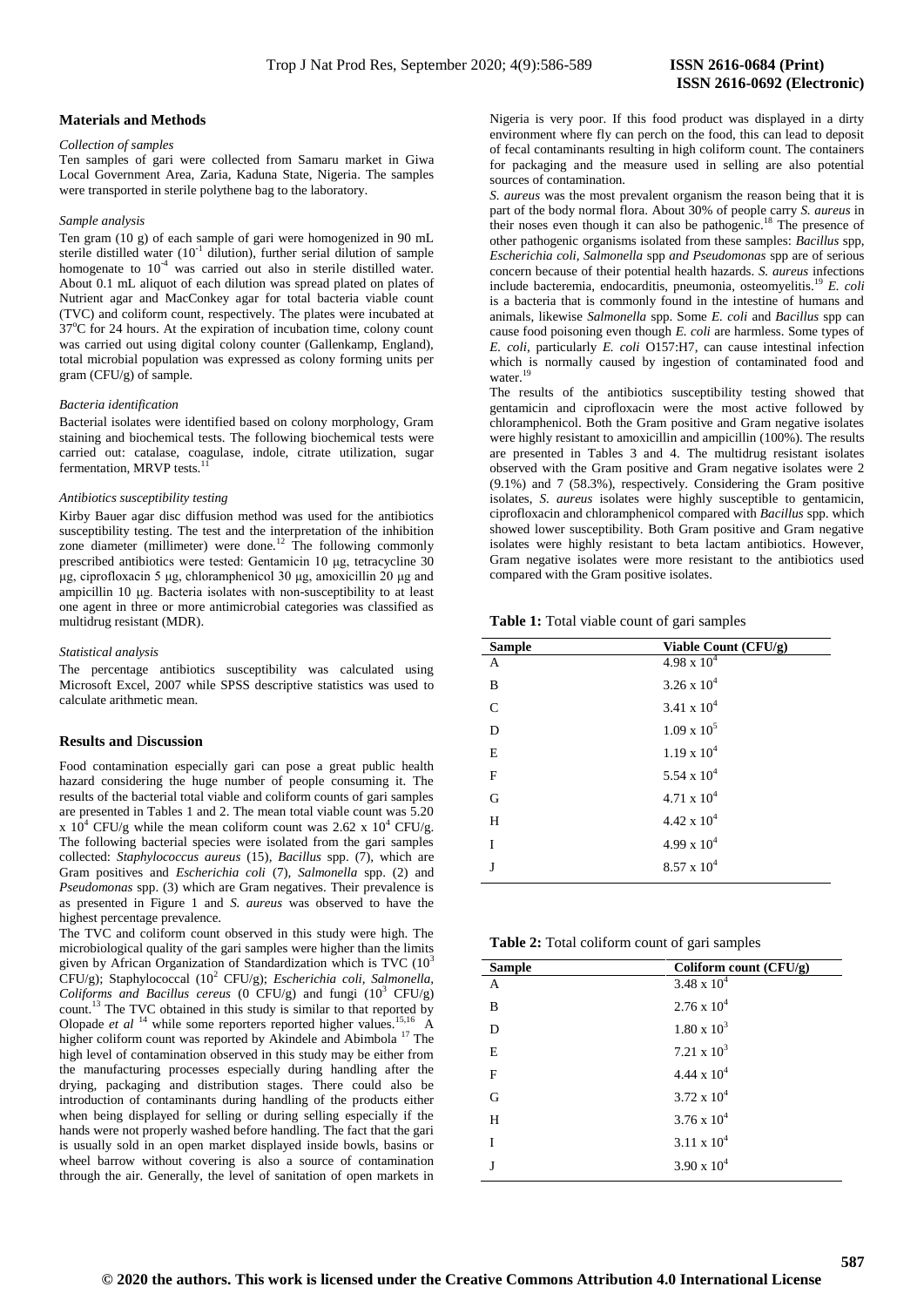|                    | No of isolates $(\% )$ |                  |  |
|--------------------|------------------------|------------------|--|
| <b>Antibiotics</b> | <b>Sensitive</b>       | <b>Resistant</b> |  |
| Ampicillin         | 0                      | 12 (100.0)       |  |
| Ciprofloxacin      | 7(58.3)                | 5(41.7)          |  |
| Amoxicillin        | 0                      | 12(100.0)        |  |
| Tetracycline       | 7(58.3)                | 5(41.7)          |  |
| Gentamicin         | 8(66.7)                | 4(33.3)          |  |
| Chloramphenicol    | 6(50.0)                | 6(50.0)          |  |

**Table 3:** Antibiotics susceptibility testing result of Gram negative isolates

> The findings of this study were similar to previous study, $20$  but the *Bacillus* spp. in that report were resistant to gentamicin. Isolation of antibiotics resistant bacteria in this study may pose public health challenge. These resistant strains might have been contacted through cross-contamination with antimicrobial resistant strain during the processing of gari. The fact that gari can be consumed raw without cooking poses greater danger with the risk of the resistant strain being transferred from one person to another.

## **Table 4:** Antibiotics susceptibility testing result of Gram-positive isolates

| <b>Antibiotics</b> | $n = 15$<br>S. aureus<br>No. of isolates $(\% )$<br><b>Sensitive</b> | <b>Resistant</b> | <i>Bacillus</i> spp. $n = 7$<br>No. of isolates $(\% )$<br><b>Sensitive</b> | <b>Resistant</b> |
|--------------------|----------------------------------------------------------------------|------------------|-----------------------------------------------------------------------------|------------------|
| Ampicillin         | 0                                                                    | 15 (100)         | 0                                                                           | 7(100)           |
| Ciprofloxacin      | 15 (100)                                                             | $\overline{0}$   | 6(85.7)                                                                     | 1(14.3)          |
| Amoxicillin        | $\theta$                                                             | 15 (100)         | $\overline{0}$                                                              | 7(100)           |
| Tetracycline       | 2(13.3)                                                              | 13 (86.7)        | 7(100)                                                                      | $\mathbf{0}$     |
| Gentamicin         | 15 (100)                                                             | $\mathbf{0}$     | 6(85.7)                                                                     | 1(14.3)          |
| Chloramphenicol    | 15 (100)                                                             | $\theta$         | 4(57.1)                                                                     | 3(42.9)          |



**Figure 1:** Percentage Prevalence of bacterial isolates from gari samples

## **Conclusion**

The sampled gari sold in Samaru market were contaminated with *S. aureus, Bacillus* spp.*, E. coli, Pseudomonas* spp. and *Salmonella* spp*.* Among these were bacterial drug resistant strains which are potential public health risk. Gentamicin and ciprofloxacin were the most active antibiotics against the isolates. The market women and the entire

public should be educated on the health implication of consuming contaminated food.

## **Conflict of interest**

The authors declare no conflict of interest.